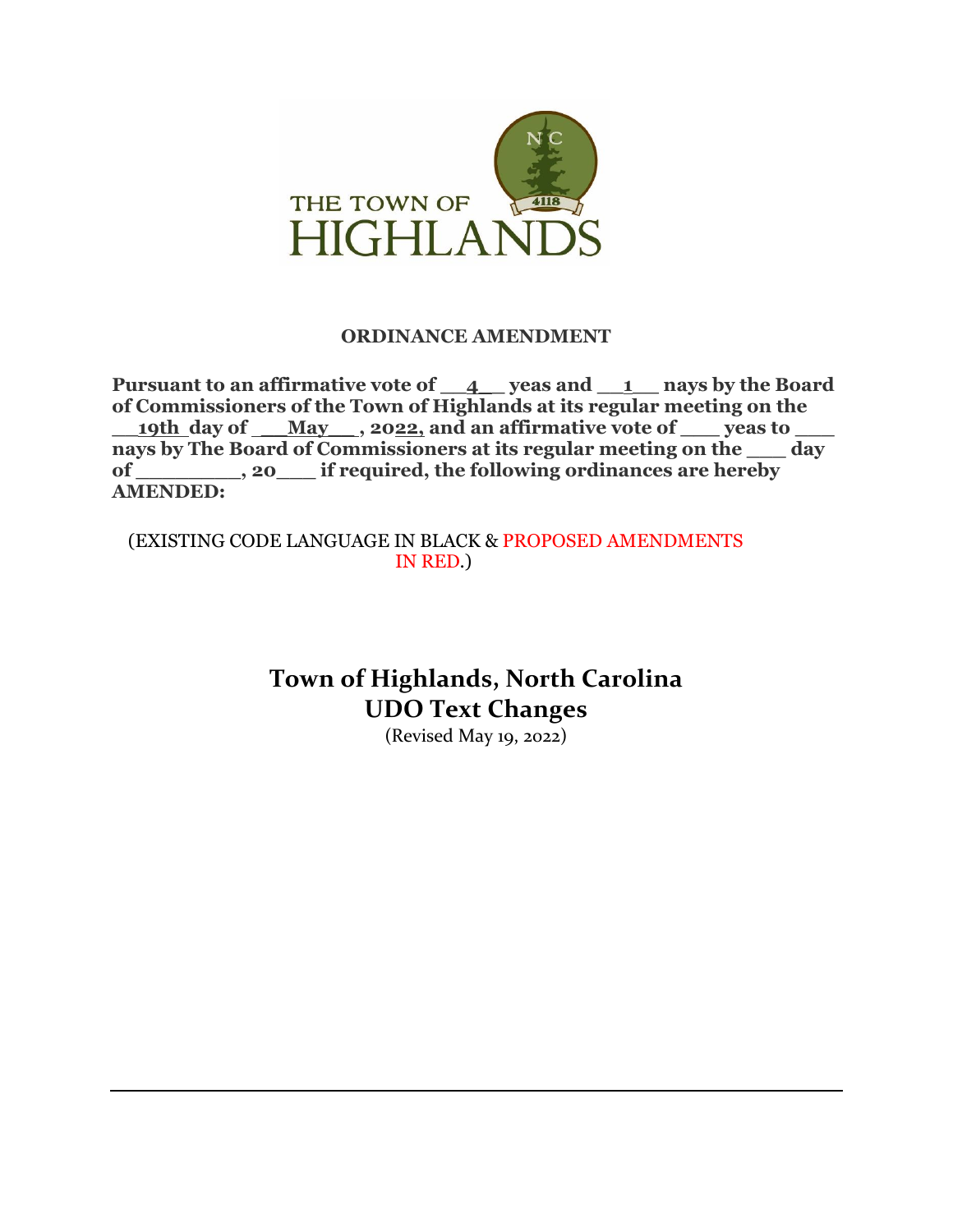## Unified Development Ordinance of Highlands, NC (UDO) Article 2 – Definitions, Section 2.3 Definitions

# (EXISTING CODE LANGUAGE IN BLACK & PROPOSED AMENDMENTS IN RED.)

## 1. **Particular terms, as hereinafter set forth, within Section 2.3 Definitions are hereby amended or added to the list of defined terms to read as follows:**

# **ARTICLE 2 – DEFINITIONS**

# **Sec 2.3 Definitions**

*Building, Multi-Family: Any building, other than a motel, hotel, ex-tourist home, homestay* or short-term rental as defined in this Ordinance, intended, designed, or used as a dwelling unit by two (2) or more families or households living independently of each other and including permanent provisions for separate living, sleeping, eating, cooking and sanitation facilities containing more than one (1) dwelling unit. This term includes single-family attached dwellings, duplexes, and apartments.

*Duplex*: A building containing two (2) dwelling units located on the same lot or parcel.

*Dwelling, Multi-Family*: A building constructed in compliance with the North Carolina Uniform Building Code containing two (2) or more dwelling units on a single lot, including but not limited to, apartment buildings and condominiums. A dwelling unit designed, intended or used by more than one (1) family.

*Homestay:* The rental of no more than two (2) bedrooms within a portion of residential dwelling unit, for compensation, for a period of less than thirty (30) consecutive days where the owner, operator or manager also stays on the same parcel during any period of guest occupancy. This term does not include hotels, motels, or tourist homes, or short-term rentals.

*Lodging*: The use of a building, or any portion thereof, for someone to live or stay temporarily, often for periods of less than thirty (30) consecutive days in return for the payment of compensation. Lodging includes a hotel, motel, tourist home, homestay and short-term rental.

*Multi-Family Residential Use*: The use of a lot or parcel for human habitation by more than one (1) family for periods that are not temporary guest occupancy within a multi-family building or a multi-family dwelling unit. This term does not include lodging uses such as hotel, motel, tourist home, homestay or short-term rental.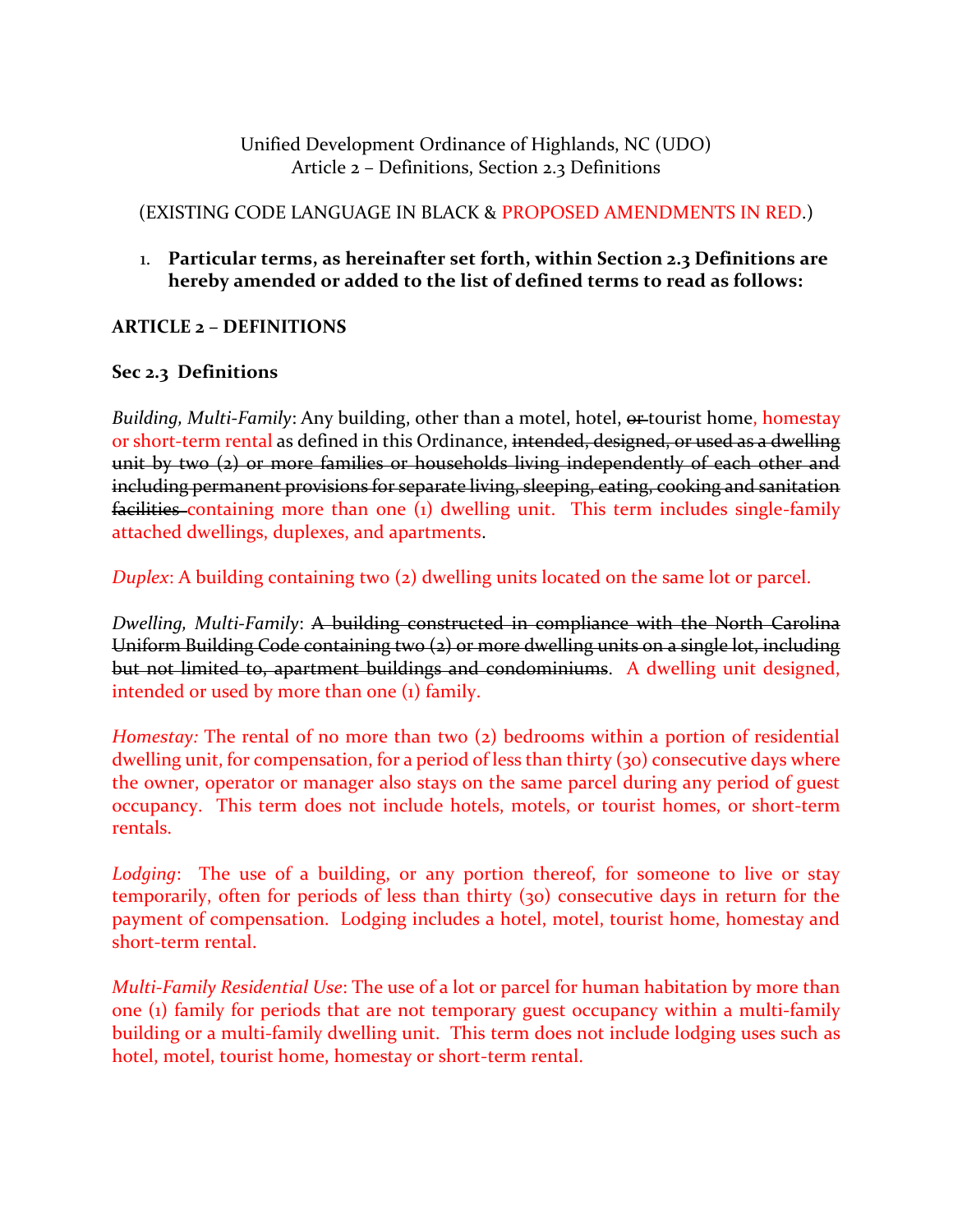*Single-Family Residential Use:* The use of a single-family dwelling until by a single family for human habitation for periods that are not temporary guest occupancy. This term does not include lodging uses such as hotel, motel, tourist home, homestay or short-term rental.

*Short-term rental*: The rental of a residential dwelling unit, for compensation, for a period of less than thirty (30) consecutive days. This term does not include homestays, hotels, motels, or tourist homes.

*Temporary Guest Occupancy:* The use of a dwelling unit in return for compensation where the occupancy of the structure by the paying guest or guests is for a period of less than thirty (30) days.

*Tourist home:* A building or part thereof, other than not including a motel, or hotel, homestay or short-term rental, where sleeping accommodations or lodging of not more than four  $(4)$  bedrooms are provided for occasional transient paying to guests with daily charge paying compensation, where the owner, operator or manager also stays on the same parcel during any period of guest occupancy. This term includes ; tourist homes shall include bed and breakfast homes,  $\Theta$  inns, or rooming or boarding houses.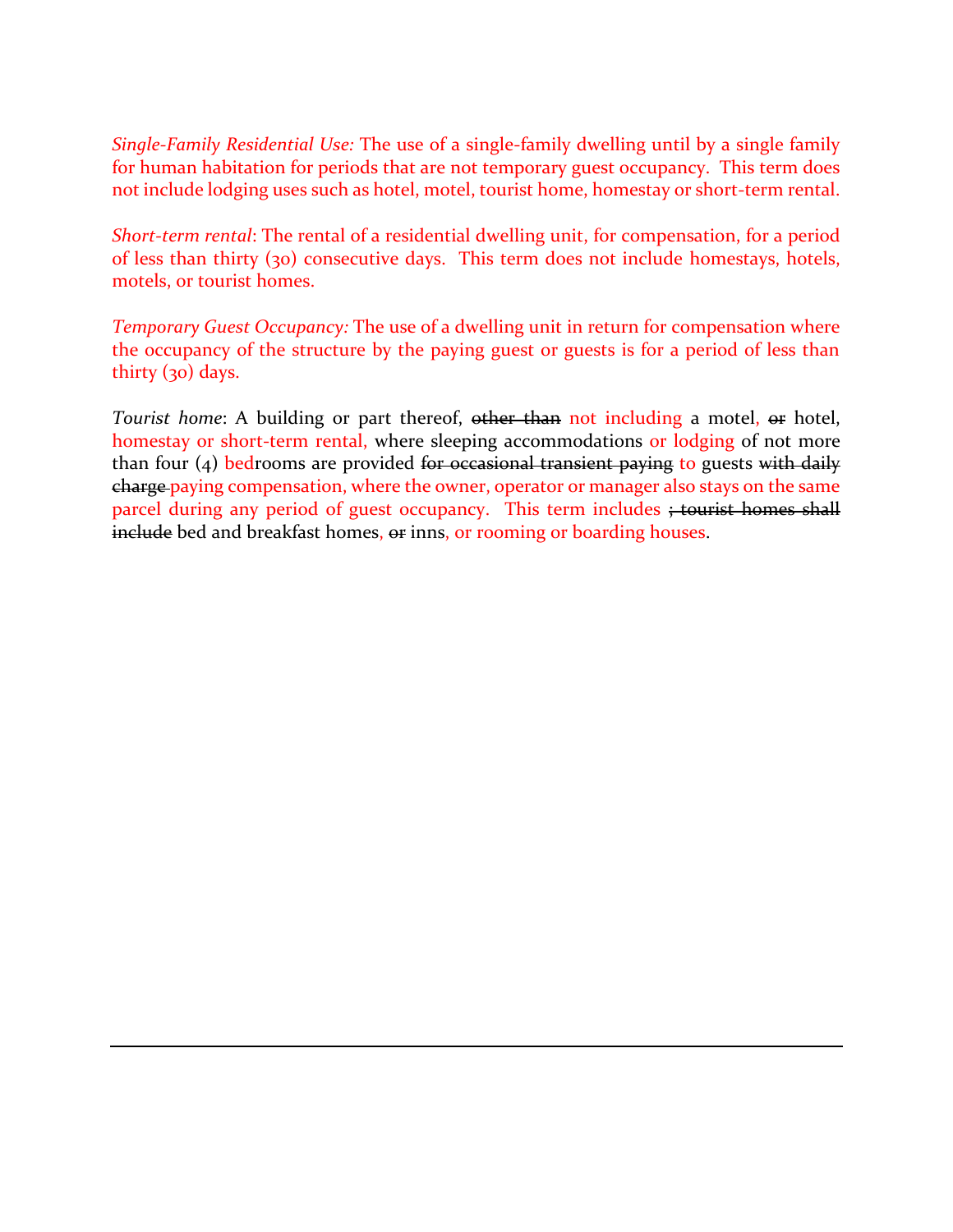Unified Development Ordinance of Highlands, NC (UDO) Article 4 – Applications and Permits, Section 4.7 Zoning Certification

# (EXISTING CODE LANGUAGE IN BLACK & PROPOSED AMENDMENTS IN RED.)

# 2. **Portions of Article 4 are hereby amended as follows:**

# **ARTICLE 4 – APPLICATIONS AND PERMITS**

# **Section 4.7 Zoning Certification** Compliance Permit

# **Sec. 4.7.1 Applicability**

No person shall commence or proceed with construction of any new building, fence or wall, or structure as defined herein, or with the reconstruction, alteration, repair, moving, or demolition of any existing building, or change the use of property in any Zoning District prior to the issuance of a Zoning Certificate Compliance Permit in accordance with the following procedures.

Unless provided otherwise by law, all rights, privileges, benefits, burdens, and obligations created by development approvals made pursuant to this Chapter attach to and run with the land.

## **Sec. 4.7.2 Application Requirements**

- A. Application for a Zoning Certificate Compliance Permit shall be filed with the Planning and Development Director and may be made prior to or in conjunction with application for a permit under the North Carolina State Building Code if such a permit is required, per the requirements of Sec. 4.2.3, Application Requirements, and shall at a minimum contain the information listed below. See also Sec. 4.7.3, Additional Requirements in Commercial Zoning Districts, and Sec. 4.7.8, Watershed Protection Permit.
	- a. A Site Plan, drawn to an appropriate scale, of the parcel of property showing its actual dimensions and indicating the size, location, and distance from property lines of the proposed building, any other existing building(s), and any other improvements proposed to be accomplished, including but not limited to driveways, sidewalks, and parking areas;
	- b. A drawing of the proposed building drawn to scale and in sufficient clarity and detail to indicate the nature and character of the work to be done, and consisting at minimum of a floor plan and elevations of the building (except,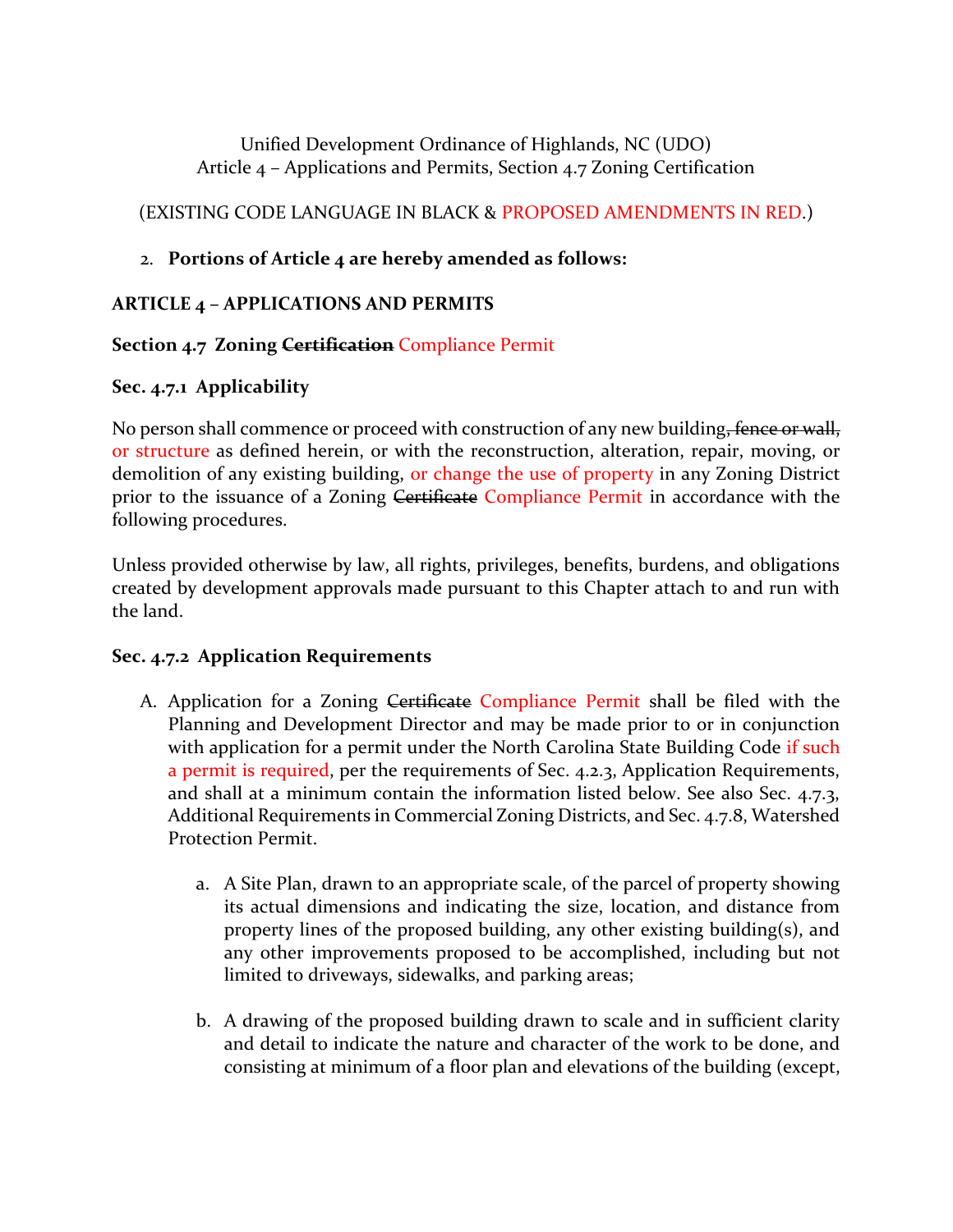however, that the Planning and Development Director may approve minor construction work without compliance with this requirement);

- c. The use to which the completed project shall be devoted; and
- d. Any other information the Planning and Development Director may deem reasonably necessary to evaluate the compliance of the applicant's proposal with the provisions of this Ordinance.
- B. The Planning and Development Director shall review each element of the application and if satisfied that the work described therein complies with the Zoning Ordinance, he shall issue a Zoning Certificate Compliance Permit; said Certificate Permit may be issued prior to or in conjunction with application for a permit under the North Carolina State Building Code if such a permit is required. After a Zoning Certificate Compliance Permit has been issued, no changes or deviations from the terms of the application, plans, or permit shall be made until specific written approval has been obtained from the Planning and Development Director. If the Planning and Development Director finds the application to be deficient or the information contained therein to be contrary to the provisions of this Ordinance, he shall reject the application and deny the applicant's request for a Zoning Certificate Compliance Permit in writing, setting forth the reasons for the rejection and denial.
- C. Approval of a Zoning Certificate Compliance Permit does not relieve the applicant of the obligation to procure any other permit, as required by this Ordinance or State and Federal Law. These include, but are not limited to Sec. 4.13, Landscape Plan Permits, Sec. 4.14, Land-Disturbing Activity Permits, Sec. 4.14.4, Erosion and Sedimentation Control Plan Requirements, and Sec. 4.17, Sign Permit and any permit required by the North Carolina State Building Code.
- D. A Zoning Certificate Compliance Permit shall expire twelve (12) months after the date of issuance if the work authorized has not been commenced. If after commencement the work is discontinued for a period of twelve (12) months, the Certificate Permit shall immediately expire. Upon expiration, the Certificate Permit shall become void, and no work may be performed until a new Certificate Permit has been secured.
- E. A Zoning Certificate Compliance Permit shall be in writing and may contain a provision requiring the development to comply with all applicable State and local laws. The Planning and Development Director may issue Zoning Certificates Compliance Permits in print or electronic form. Any Zoning Certificate Compliance Permit issued exclusively in electronic form shall be protected from further editing once issued.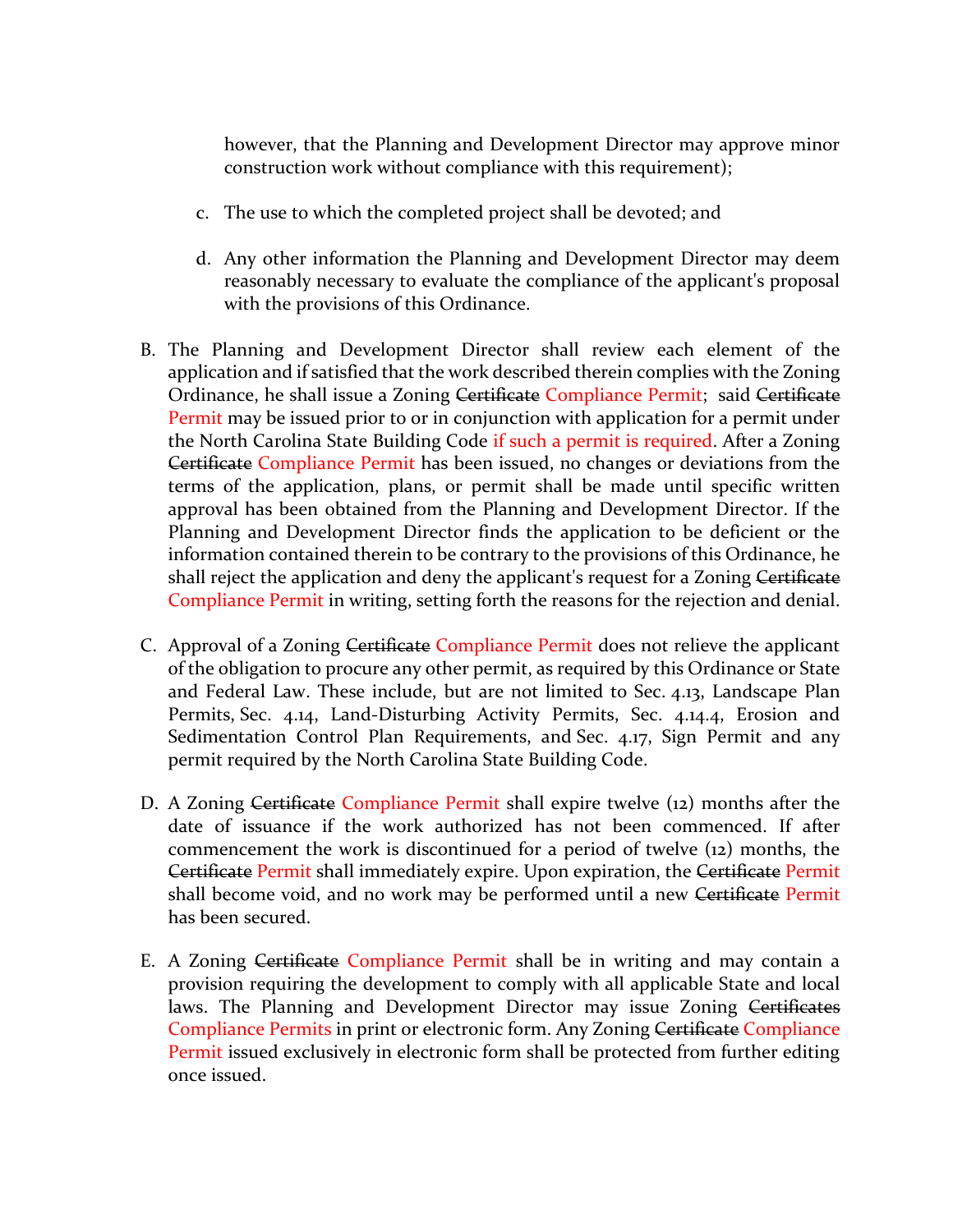F. Applications for Zoning Certificates Compliance Permits may be made by the landowner, a lessee or person holding an option or contract to purchase or lease land, or an authorized agent of the landowner. An easement holder may also apply for a Zoning Certificate Compliance Permit for such development as is authorized by the easement.

#### **Sec. 4.7.10 Short-Term Rental Zoning Compliance Permit**

In addition to the other requirements of Sec. 4.7, prior to the operation or use of any property as a Short-Term Rental or prior to September 1, 2022 for any property operating as Short-Term Rental use as of the effective date of this Section 4.7.10, the owner shall obtain a Short-Term Rental Zoning Compliance Permit issued by the Planning and Development Director subject to the standards set forth in Section 6.5.18 and requirements set forth in this section.

- A. In order to obtain a Short-Term Rental Zoning Compliance Permit, the owner shall submit an application that complies with the requirements of Section 4.7.2 and pay all applicable fees as set forth in the Town's adopted fee schedule.
- B. In addition to the application requirements of Section 4.7.2, an application for a Short-Term Rental Zoning Compliance Permit shall include the following information:
	- 1. The address and parcel identification number of the property;
	- 2. Name and contact information for the owner of the property;
	- 3. Name and contact information for the operator or manager if other than the owner;
	- 4. The total number of bedrooms on the property;
	- 5. A copy of the Macon or Jackson County Tax Department property information card for the subject property;
	- 6. A copy of the Macon or Jackson County Occupancy Tax Registration Form for the subject property;
	- 7. Either: (a) an improvement permit issued by Macon County Environmental Health Services or the Jackson County Department of Public Health; (b) certificate issued within the preceding sixty days from a qualified licensed sanitarian professional that the septic system serving the property is safe and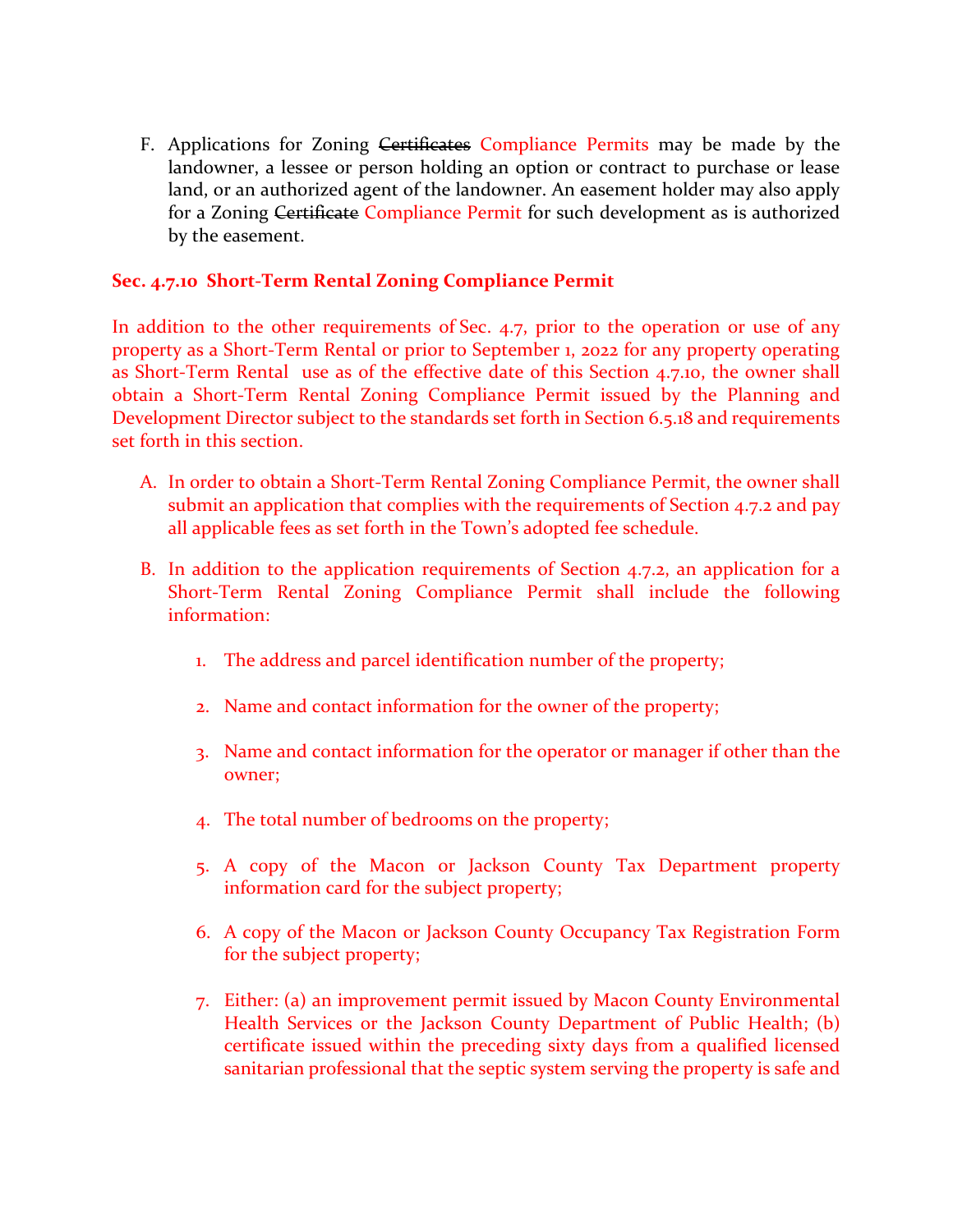adequate for the number of bedrooms reported in subsection 4; or (c) if the property is served by a public wastewater system, a written statement from a licensed plumber that the connection to the system is operational and free of detectable leaks;

- 8. A copy of the standard short-term rental agreement for the property, containing the addendum required by Section 6.5.18 (A)(8);
- 9. An acknowledgment that the applicant is aware of the occupancy restrictions on the use of the property as a short-term rental and the applicant's agreement to abide thereby;
- 10. A statement by the operator that the information in the application is correct.

#### **Sec. 4.7.11 Non-Conforming Use Permit**

All property owners seeking to establish the right to continue a nonconforming use shall, in accordance with Article 7 (Nonconformities), submit to the Planning and Development Director an application for a Non-Conforming Use Permit no later than September 1, 2022 or within ninety (90) days of the use becoming nonconforming.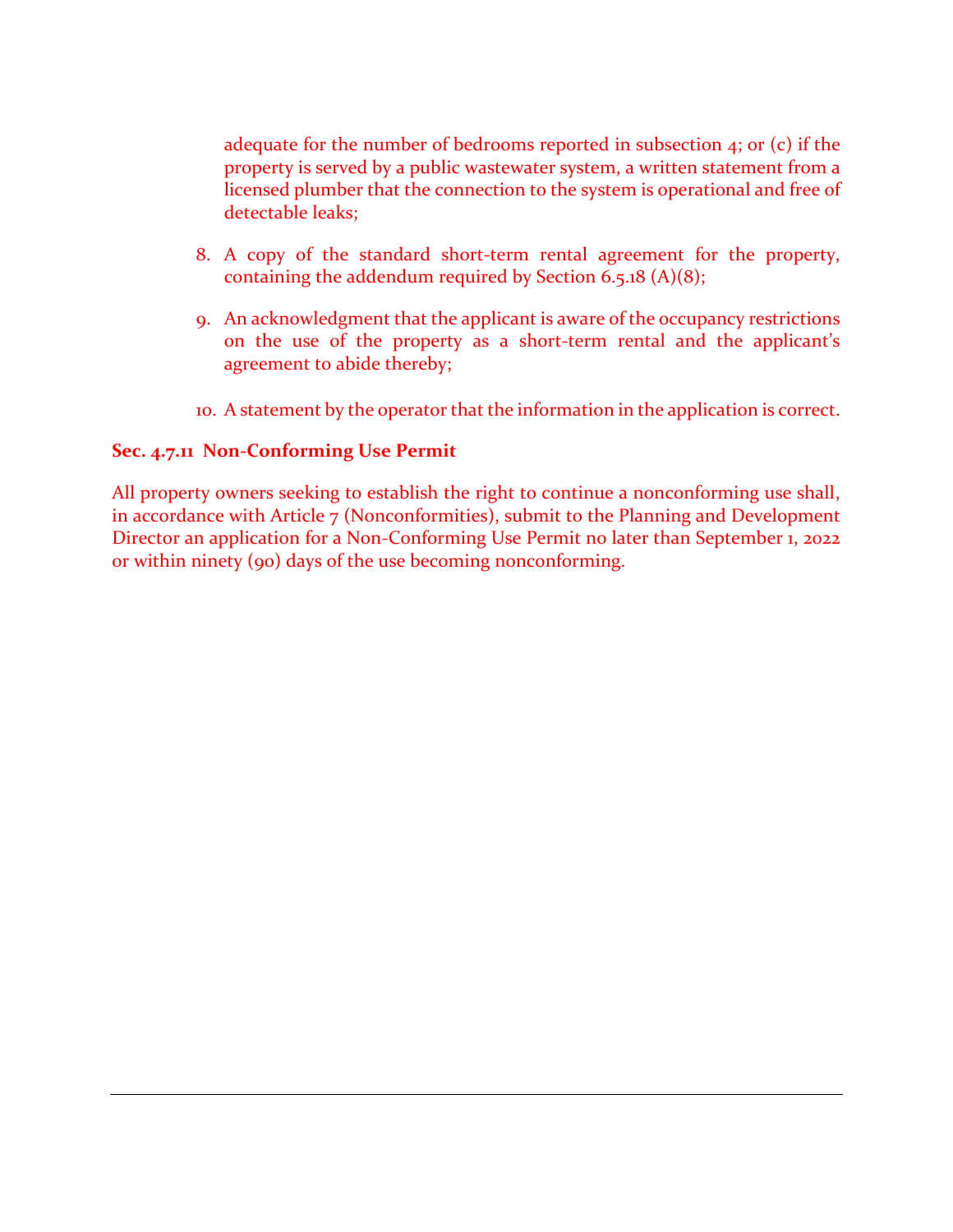## Unified Development Ordinance of Highlands, NC (UDO) Article 6 – Use Regulations

# (EXISTING CODE LANGUAGE IN BLACK & PROPOSED AMENDMENTS IN RED.)

3. **The "Overnight Accommodations" and "Household Living" Use Categories contained in Section 6.2 Use Table are hereby amended as follows:**

#### **ARTICLE 6 – USE REGULATIONS**

## **Section 6.2.2 Use Table**

| $KEY: "P" = PERMITTED "S" = SPECIAL$<br>"L" = LIMITED $X = NOT ALLOWED$ |                                      | <b>RESIDENTIAL</b>      |              |          | <b>NONRESIDENTIAL</b> |                                   |                        |                         |                         |             |
|-------------------------------------------------------------------------|--------------------------------------|-------------------------|--------------|----------|-----------------------|-----------------------------------|------------------------|-------------------------|-------------------------|-------------|
| <b>USE CATEGORY</b>                                                     | <b>SPECIFIC USE</b>                  | $R-1$                   | $R - 2$      | $R-3$    | $B -$                 | $B -$<br>$\overline{\phantom{a}}$ | $B-$<br>$\overline{3}$ | $B -$<br>$\overline{4}$ | GI                      | NOTES:      |
| <b>OVERNIGHT</b><br><b>ACCOMMODATIONS</b>                               | Hotels and motels                    | $\times$                | X            | $\times$ | $\times$              | S                                 | S                      | X                       | X                       | Sec. 6.5.9  |
|                                                                         | Tourist homes (bed<br>and breakfast) | $\times$                | S            | $\times$ | $\times$              | S                                 | S                      | S                       | $\times$                | Sec. 6.5.10 |
|                                                                         | Short-term rentals                   | $\overline{\mathsf{x}}$ | $\mathsf{X}$ |          |                       |                                   |                        | L                       | $\overline{\mathsf{X}}$ | Sec. 6.5.18 |
|                                                                         | Homestay                             | P                       | P            | P        | P                     | P                                 | P                      | P                       | P                       |             |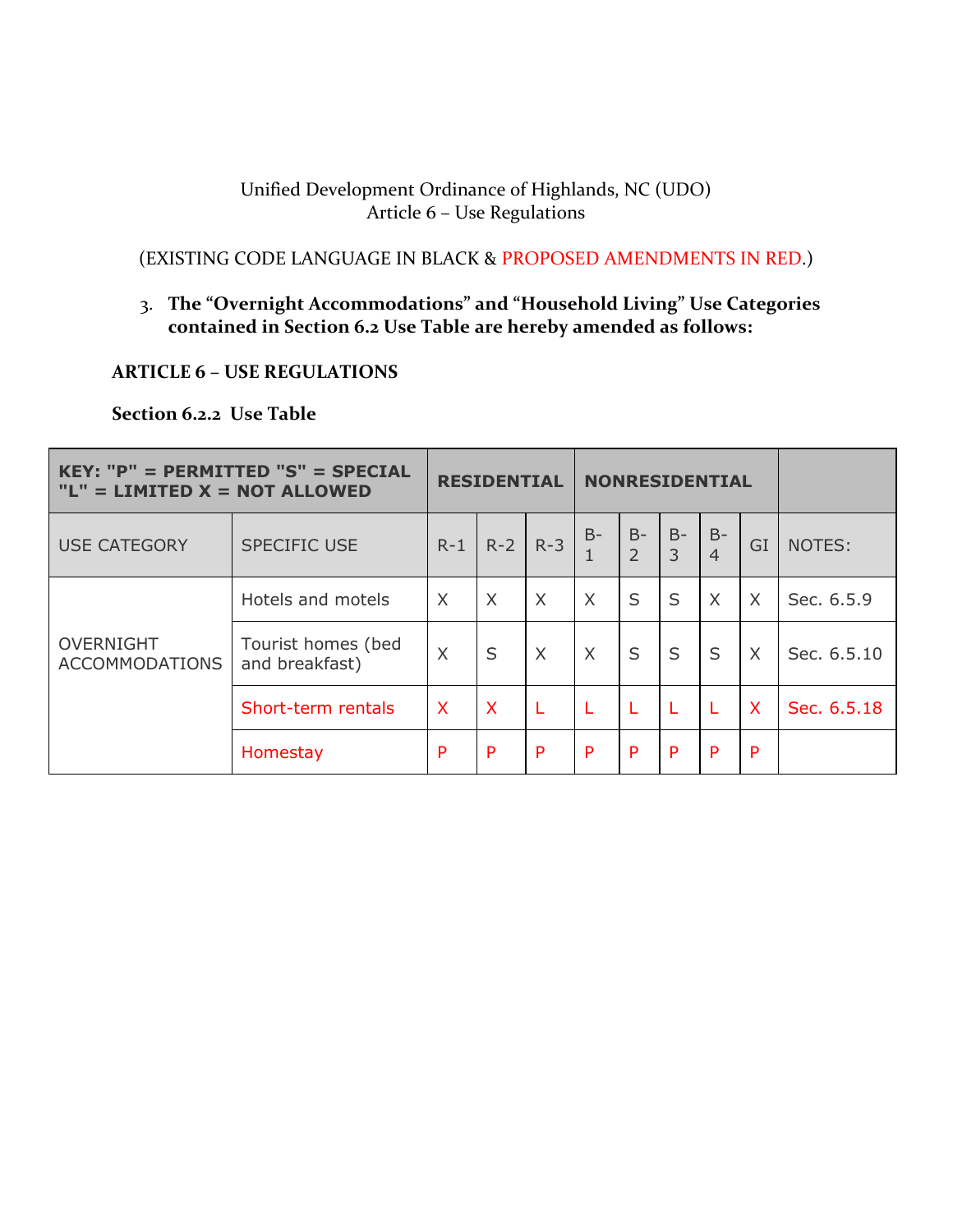| KEY: "P" = PERMITTED "S" = SPECIAL<br>"L" = LIMITED $X = NOT ALLOWED$ |                                                                                                 |              | <b>RESIDENTIAL</b>      |                                 | <b>NONRESIDENTIAL</b>   |                         |                         |                                  |                         |                 |
|-----------------------------------------------------------------------|-------------------------------------------------------------------------------------------------|--------------|-------------------------|---------------------------------|-------------------------|-------------------------|-------------------------|----------------------------------|-------------------------|-----------------|
| <b>USE</b><br><b>CATEGORY</b>                                         | <b>SPECIFIC USE</b>                                                                             | $R-1$        | $R -$<br>$\overline{2}$ | $R-$<br>$\overline{\mathbf{3}}$ | $B -$<br>1              | $B -$<br>$\overline{2}$ | $B -$<br>3              | $B -$<br>$\overline{\mathbf{4}}$ | <b>GI</b>               | <b>NOTES:</b>   |
| <b>RESIDENTIAL USES</b>                                               |                                                                                                 |              |                         |                                 |                         |                         |                         |                                  |                         |                 |
| <b>HOUSEHOLD</b><br><b>LIVING</b>                                     | Single-family dwellings<br>detached                                                             | P            | $\mathsf{P}$            | $\mathsf{P}$                    | $\mathsf{P}$            | $\mathsf{P}$            | $\mathsf{P}$            | $\mathsf{P}$                     | $\times$                | Sec.<br>6.3.1.A |
|                                                                       | Single-Family Residential Use                                                                   | P            | P                       | P                               | P                       | P                       | P                       | P                                | $\overline{\mathsf{X}}$ |                 |
|                                                                       | Modular homes                                                                                   | P            | $\mathsf{P}$            | $\mathsf{P}$                    | $\mathsf{P}$            | $\mathsf{P}$            | $\mathsf{P}$            | $\mathsf{P}$                     | $\sf X$                 | Sec.<br>6.3.1.B |
|                                                                       | Manufactured homes                                                                              | $\times$     | L                       | L                               | $\times$                | $\times$                | $\times$                | $\chi$                           | $\chi$                  | Sec.<br>6.3.1.C |
|                                                                       | Multi-family building, including<br>duplexes, apartments and<br>single-family attached dwelling | $\mathsf{X}$ | $\overline{X}$          | $\mathsf{S}$                    | $\overline{\mathsf{X}}$ | $\overline{\mathsf{X}}$ | $\overline{\mathsf{X}}$ | $\overline{\mathsf{X}}$          | $\overline{\mathsf{X}}$ |                 |
|                                                                       | Multi-family dwellings                                                                          | $\chi$       | $\chi$                  | S                               | $\chi$                  | $\chi$                  | $\times$                | $\chi$                           | $\sf X$                 | Sec.<br>6.3.2   |
|                                                                       | <b>Multi-Family Residential Use</b>                                                             | X            | X                       | S                               | $\mathsf{X}$            | X                       | $\sf X$                 | X                                | X                       |                 |

- 4. **Section 6.3.2 Multi-family Dwelling is hereby amended to rename the heading to "Multi-family building or dwelling"**
- 5. **Section 6.3.3 Residential Accessory Uses and Structures is hereby amended to amend Subsection A as follows:**
	- A. *Customary Accessory Outbuildings*. Appurtenant to single-family dwellings such as private garages, noncommercial buildings such as greenhouses and workshops. No residential or lodging use of any kind is allowed.
- 6. **Section 6.5 Commercial Uses is hereby amended to add a new subsection 6.5.18 for Short-Term Rental use to read as follows:**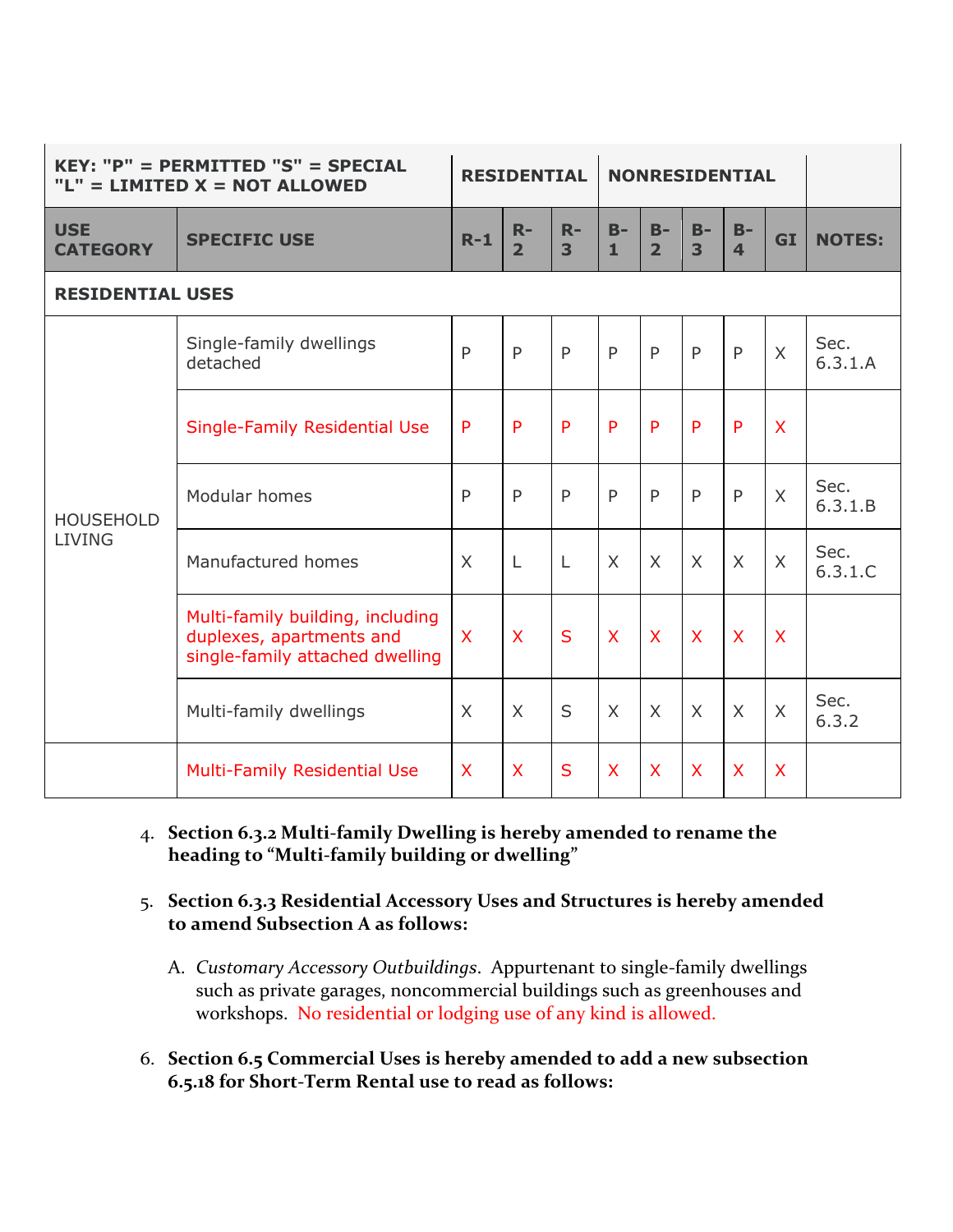#### **Section 6.5 Commercial Uses**

#### **Section 6.5.18 Short-term rentals**

Short-term rentals are hereby recognized as an independent use category within the planning jurisdiction of the Town of Highlands. These standards are intended to maintain the character of residential neighborhoods and the quiet enjoyment of all residents' homes.

- A. Short-term rentals are permitted in the Zoning Districts identified in Sec. 6.2.2, Use Table, with the issuance of a Short-Term Rental Zoning Compliance Permit (*See* Section 4.7.10 Short-Term Rental Zoning Compliance Permit), subject to the following standards:
	- 1. Short-term rental overnight occupancy shall not exceed two persons per bedroom plus two additional persons. Provided, however, the number of bedrooms permitted for a short-term rental shall not exceed the number of bedrooms approved for the dwelling in an improvement permit issued for the property. For properties served by a public wastewater system, overnight occupancy shall not exceed the lesser (i) two persons per bedroom plus two additional persons; or (ii) twelve persons.
	- 2. In residential zoning districts the total number of overnight occupants who are not related by the fifth degree of consanguinity, blood, marriage, or adoption shall not exceed three (3). This provision shall not apply to children in foster care.
	- 3. In residential zoning districts, short-term rentals shall not be used for special events or gatherings in excess of the overnight occupancy limit.
	- 4. Occupants or guests of short-term rentals shall not park vehicles on the property other than within parking area(s) designated on the application for the Short-Term Rental Zoning Compliance Permit and in compliance with Chapter 7, Article IV of the General Code of Ordinances and Article 9 of this Unified Development Ordinance. Vehicles parked in public right-of-way so as to violate the Town's street or parking ordinances are subject to towing at the vehicle owner's expense.
	- 5. Household trash shall be bagged and disposed of in Town-approved trash receptacles and short-term rentals shall otherwise comply with Chapter 12 of the General Code of Ordinances, Solid Waste Management.
	- 6. Occupants of short-term rentals shall at all times comply with the Town's Nuisance Ordinance, Chapter 8; and Noise Ordinance, Chapter 8, Article II of the General Code of Ordinances.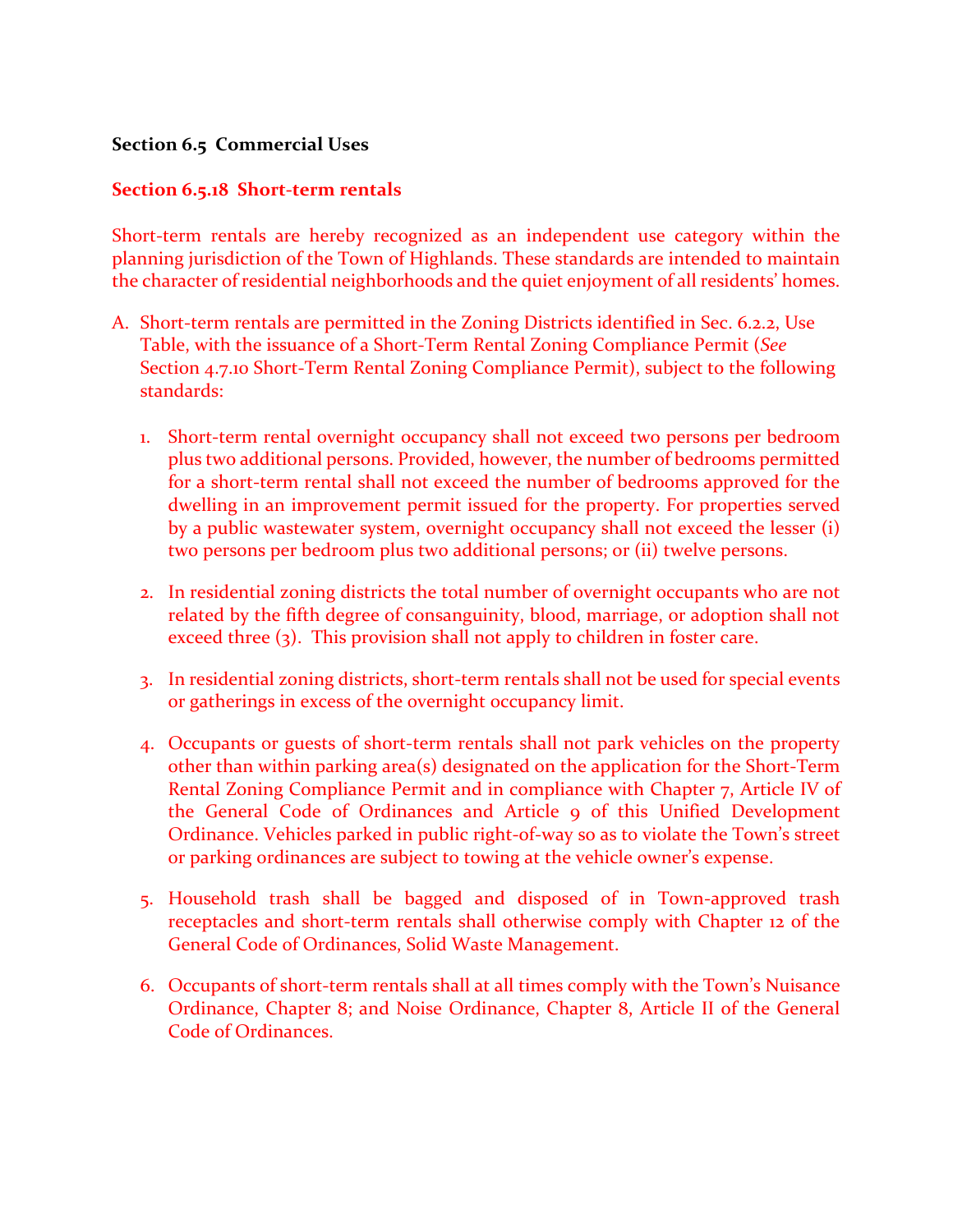- 7. The owner or operator, or an agent of the owner or operator, shall be fully responsive at any time that the property is used as a short-term rental to take and resolve complaints regarding operation of the short-term rental and its occupants and guests. The name and phone number of the owner, operator or an agent of the owner operator shall be conspicuously displayed inside near the main entrance of the short-term rental.
- 8. There shall be no more than one (1) short-term rental contract governing a shortterm rental during the same period of time the short-term rental is rented. Every contract for a short-term rental shall contain an addendum, in a form provided by the Town, setting forth the requirements of this Section and other applicable provisions of law. The operator shall obtain a signed acknowledgment from the renter(s) that they have received such addendum prior to delivering possession of the dwelling unit.
- 9. Exterior signage is allowed in accordance with Sec. 13.4.1.C, Temporary Signs Allowed without a Permit.
- B. Any lawful nonconforming use of property as a short-term rental shall at all times comply with the standards set forth in this section as well as the regulations set forth in Article 7, Nonconformities.
- C. Failure to comply with the standards and regulations as found in this Section may be enforced by the remedies and penalties in Article 15 of this ordinance. If three (3) violations are committed by the owner or operator within a twelve (12) month period, the Short-Term Rental Zoning Compliance Permit may be revoked by the Planning and Development Director for a period of one (1) year.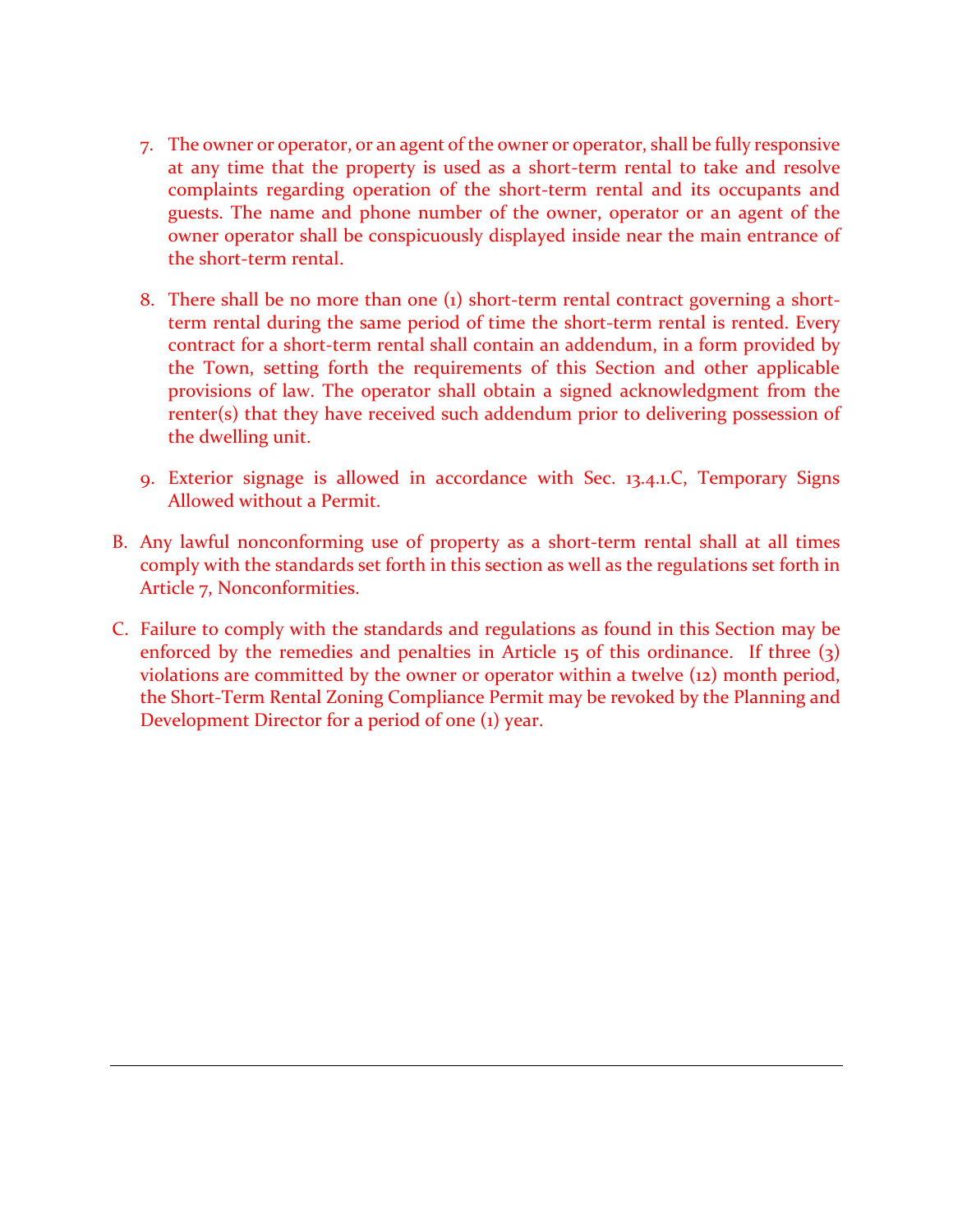## Unified Development Ordinance of Highlands, NC (UDO) Article 7 – Nonconformities

# (EXISTING CODE LANGUAGE IN BLACK & PROPOSED AMENDMENTS IN RED.)

## 7. **Portions of Article 7 are hereby amended as follows:**

# **ARTICLE 7 – NONCONFORMITIES**

#### **Section 7.1.1 Purpose**

Zoning regulations established by the adoption of this Ordinance or amendments to this Ordinance may cause properties and uses which were lawful prior to the adoption of certain regulations to not meet requirements after adoption of the regulations. The purpose of this section is to establish procedures and regulations for the use of those properties or structures which are in conflict with the requirements of this Ordinance. It is not the intent of this section to encourage the continuance of nonconformities that are out of character with the standards of the zoning district. It is the intent of this section, however, to allow certain nonconforming situations to continue as legal exceptions to this Ordinance. The provisions of this Section are intended and designed to limit substantial investment in nonconformities, to prohibit the intensification of nonconformities and to bring about eventual elimination or lessen their impact upon surrounding conforming uses in order to preserve the integrity of the area in which it is located.

#### **Section 7.2.1 Limitations on Nonconforming Uses**

The lawful use of any building or premises at the time of the enactment of this Ordinance, or immediately preceding any applicable amendment thereto, may be continued even though the use does not conform with the provisions of this Ordinance, under, and subject to, the following conditions:

- A. A nonconforming use may not have its use changed to another nonconforming use;
- B. A nonconforming use may not be re-established after its discontinuance for a period of twelve (12) consecutive months. Continuous uninterrupted utility services without documented occupation or intermittent operation shall not constitute active operations. If the discontinuance of the use is seasonal it may be reopened provided it is done so within 12 continuance months or if caused by damage from an unintentional fire or other natural disaster, then the building in which the use is located may be repaired and/or reconstructed and the use may thereby be reestablished provided repair or reconstruction has begun within twelve (12) months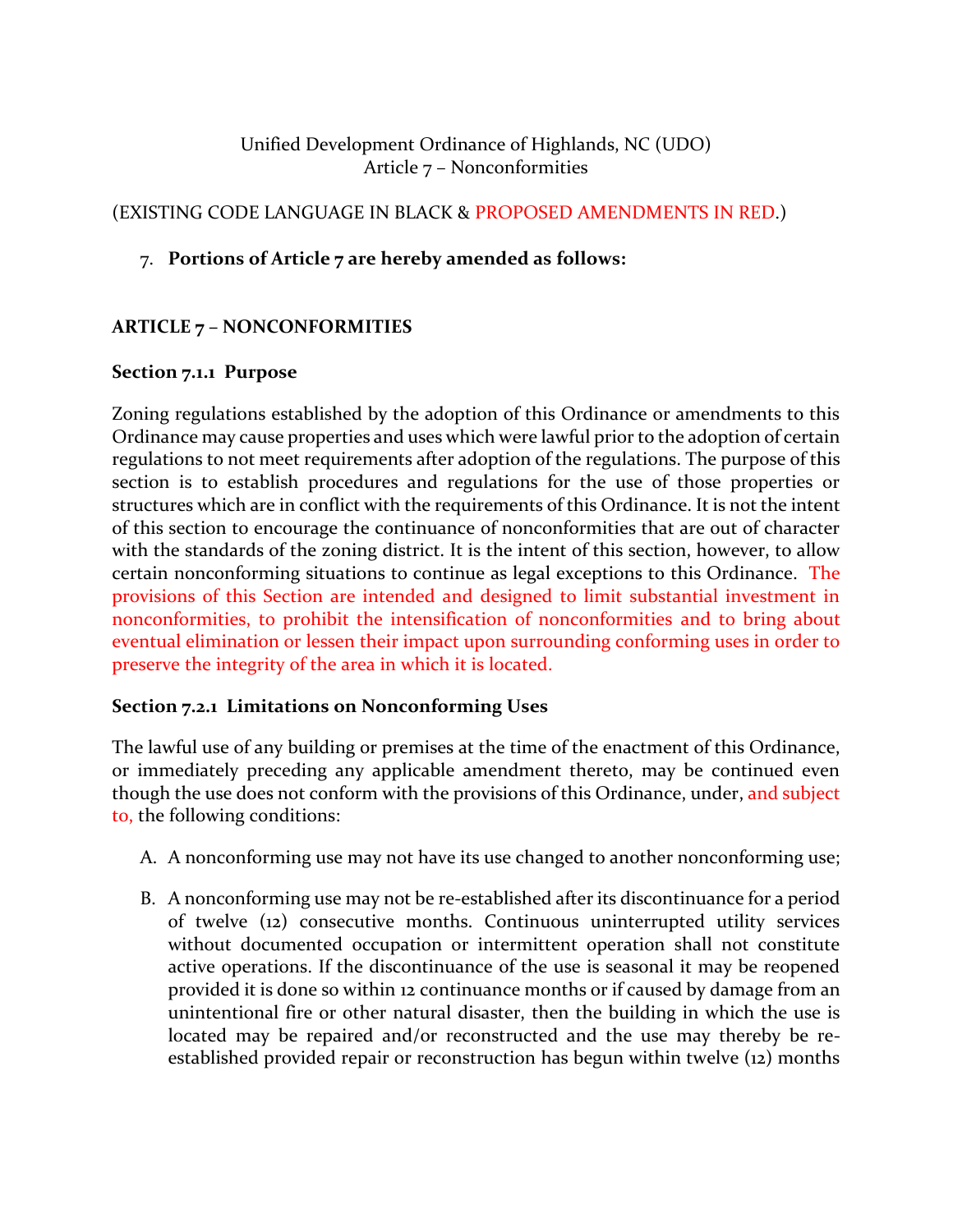and completed with a Certificate of Compliance within two (2) years of such damage.

- C. A nonconforming use may not be changed, enlarged, expanded, or intensified, including expanding the use into any part of a building or property not previously occupied or in use as of the date when the legal nonconformity was established. A nonconforming use of property that is an accessory use as a result of its frequency or duration of proven historical use cannot be changed, enlarged, expanded, or intensified to become a principal use.
- D. All property owners seeking to establish the right to continue a nonconforming use shall submit to the Planning and Development Director an application for a Non-Conforming Use Permit no later than September 1, 2022 or within ninety (90) days of the use becoming nonconforming.
- E. No later than December 31 of each calendar year, the owner of a nonconforming use shall submit a report demonstrating that the nonconforming use has not been discontinued and otherwise meets the nonconforming use standards set forth in this Section 7.2.1. Failure to provide an annual report by December 31 in three (3) or more years or the annual report reveals that the property owner has failed to comply with the nonconforming use standards set forth in this Section 7.2.1., the property owner's Non-Conforming Use Permit shall be revoked and the nonconforming use shall cease.
- F. Nonconforming short-term rentals.
	- 1. In addition to the requirements and provisions of subsections A-E above, all owners seeking to establish nonconforming status for a short-term rental use shall submit to the Planning and Development Director the following as part of its application for a Non-Conforming Use Permit:
		- i. A complete application for a Short-Term Rental Zoning Compliance Permit pursuant to Section 4.7.10; and
		- ii. Sufficient proof, including but not limited to occupancy tax records, rental contracts, and affidavits, to show that the property was operated or used as a short-term rental prior to May 19, 2022; and
		- iii. Evidence demonstrating the total number of days per calendar year that the property was used for short-term rentals for each of the last five (5) calendar years.
	- 2. Once it is determined that a nonconforming short-term rental was established prior to May 19, 2022, a determination shall be made regarding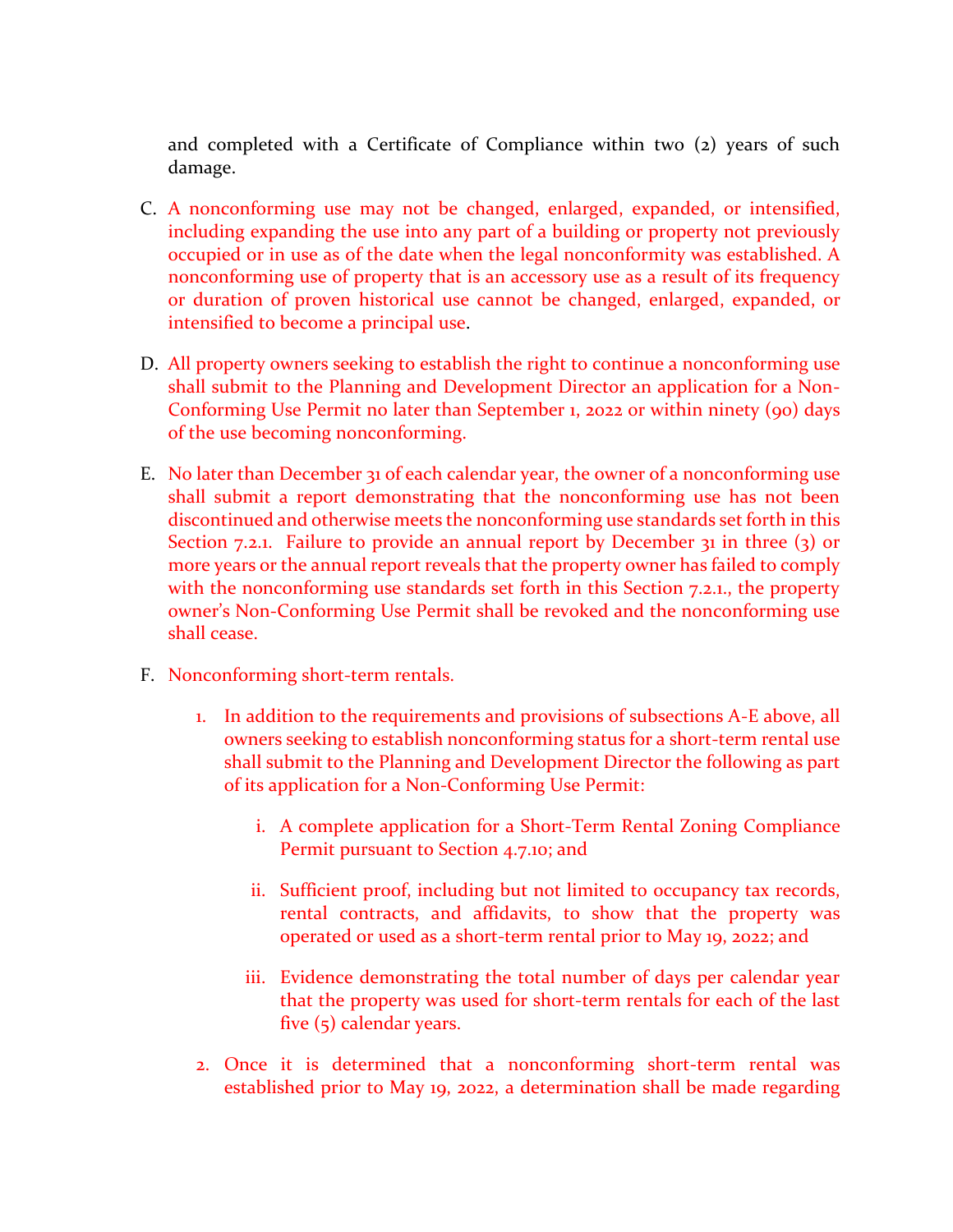the level of intensity of the short-term rental at the time the use was rendered nonconforming. To determine the nonconforming short-term rental's level of intensity at the time the use was rendered nonconforming, the applicant may choose: (1) the most number of days in one of the previous five calendar years that the property was used for short-term rentals; or (2) the number of days in the 365 days that the property was used for short-term rentals prior to becoming nonconforming. In the event an applicant is unable to provide evidence concerning the short-term rental history as outlined herein, or the level of intensity is less than thirty (30) days, the property shall not be used as a short-term rental for more than thirty (30) days per calendar year. A Non-Conforming Use Permit and Short-Term Rental Zoning Compliance Permit issued for a nonconforming use shall state the intensity level established pursuant to this subsection.

- 3. A nonconforming short-term rental may not exceed its level of intensity as determined by Section  $7.2.1(F)(2)$ .
- 4. A nonconforming short-term rental use may not be changed, enlarged, expanded, or intensified, including the rental of the short-term rental for more days than the intensity level established under Section 7.2.1(F)(2) and documented in the Nonconforming Use Permit.

8. **Zoning Certificate References.** All references within the Town of Highlands Unified Development Ordinance to the term "Zoning Certificate" or "Zoning Certificates" shall be deleted and replaced with "Zoning Compliance Permit" or "Zoning Compliance Permits" as may be applicable.